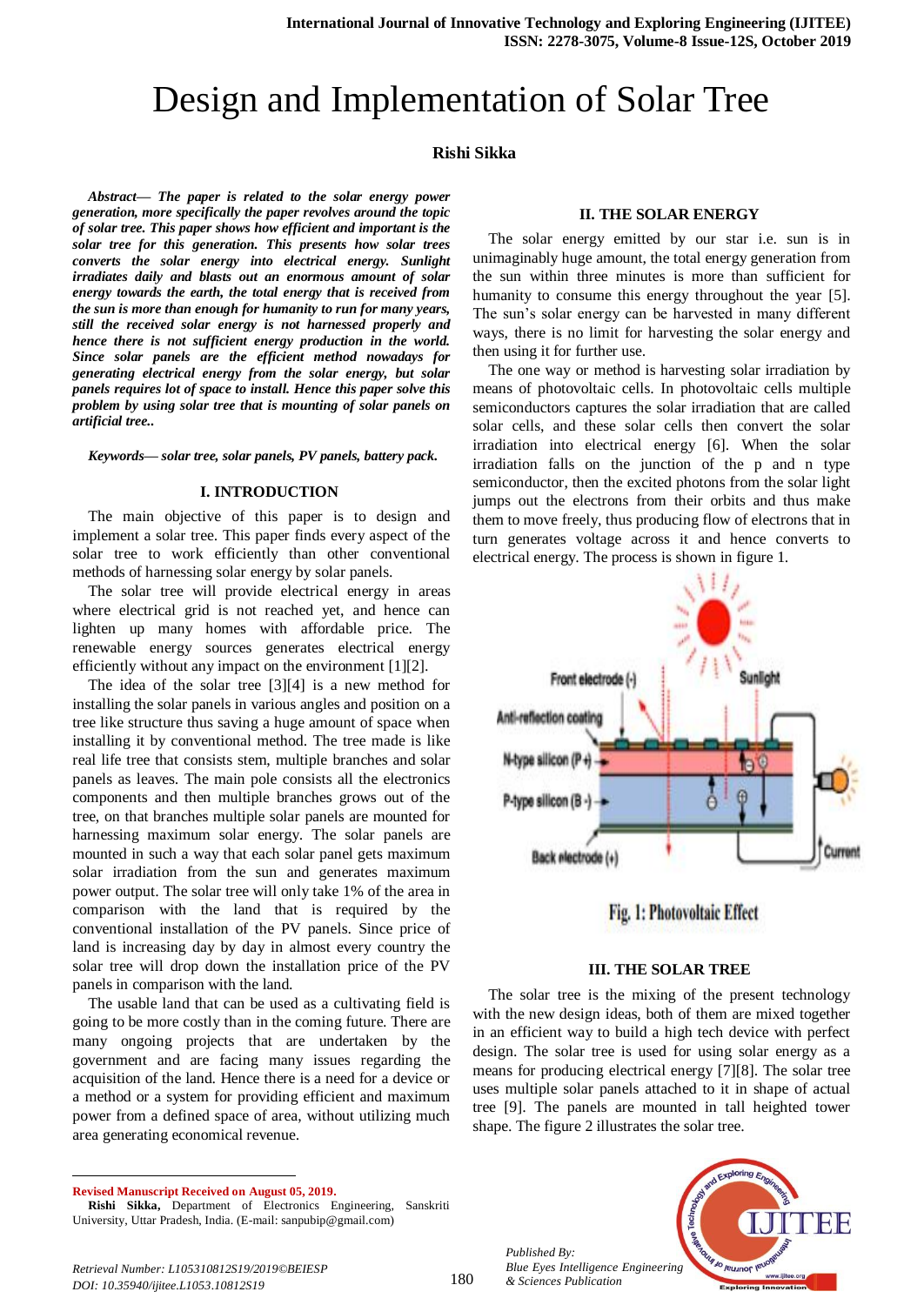

Fig. 2: Design model of solar tree

## **IV. MAIN COMPONENETS USED IN THE SOLAR TREE & RESULTS**

- 1. Multiple solar panels
- 2. Strong metal tower
- 3. Multiple lights
- 4. Battery packs
- 5. Metallic stem and branches for connecting altogether

#### *Multiple Solar Panels:*

There are multiple solar panels used in the solar tree for harnessing maximum power output from the solar energy. The solar panels are mounted in different directions to increase the surface area in order to capture more sunlight.

Strong Metal Tower:

The metallic tower provides structural integrity to the solar tree to build, and thus make the solar tree to withstand in any climatic condition.

## *Multiple lights:*

There are various LED's lights that are attached to the solar tree for using the electrical energy from the solar tree to convert it into light, thus shining every corner around the solar tree with light.

## *Battery Packs:*

Battery packs are used to store the generated electrical energy from the solar panels and then store it in the form of chemical energy for further use in the future. The stored chemical energy is then converted to electrical energy upon uses.

*Metallic stem and branches:*

The metallic stem and branches are used for supporting the mounted solar panels, lights and battery packs. The metallic stem and branches provides different positions and angles to the solar panels for capturing solar energy.



**Figure 2: a solar tree**



**Figure 3: Applications of solar tree**

There are multiple applications of the solar tree, one of them is to use it for household electricity, second one is



*Retrieval Number: L105310812S19/2019©BEIESP DOI: 10.35940/ijitee.L1053.10812S19*

181

*Published By:*

*& Sciences Publication*